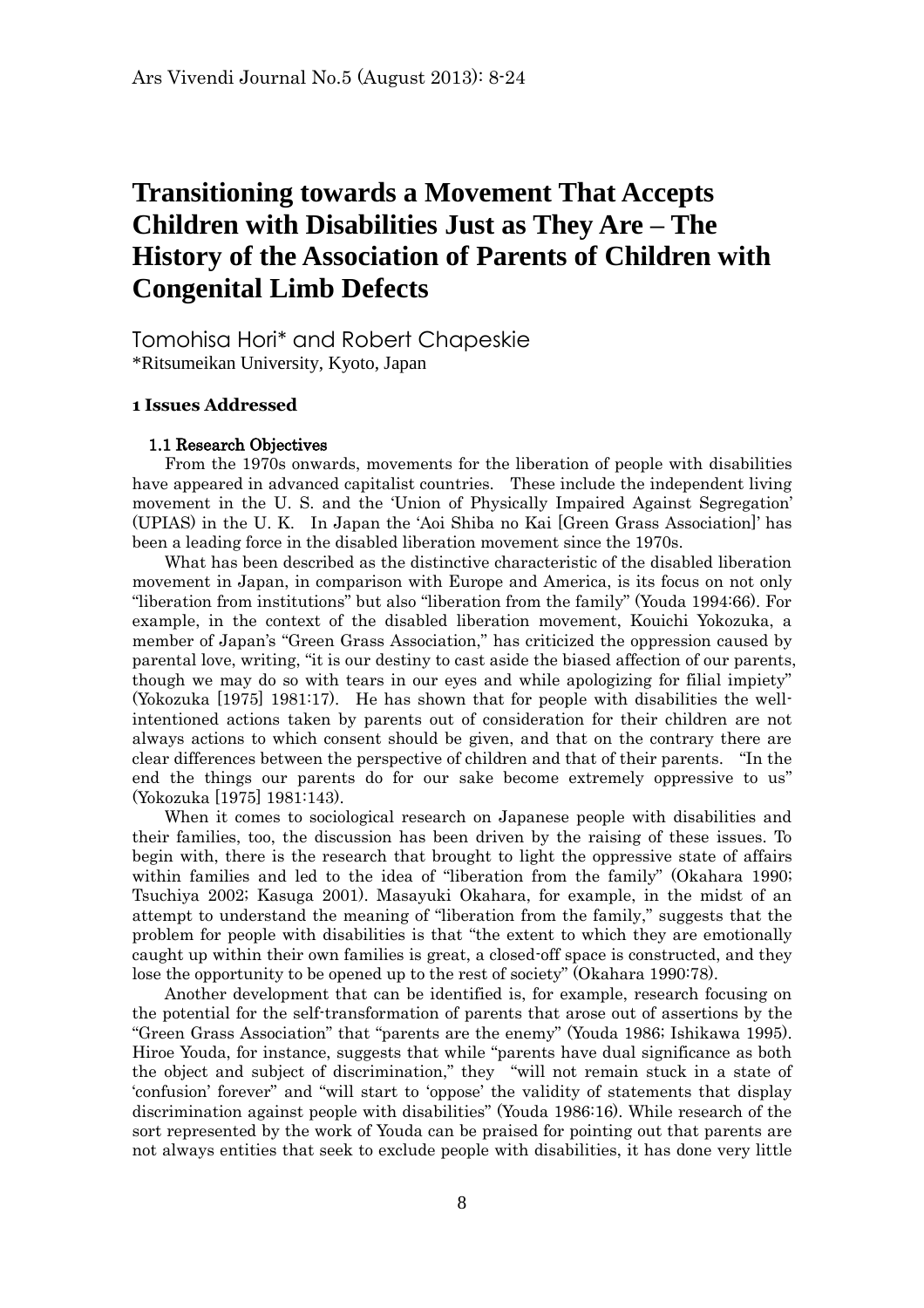to clarify the extent to which they have actually become "parents who take their children's side" (Ishikawa 1995:40) and the process and efficient causes of this transformation.

 By focusing instead on the concrete processes by which parent activism has developed, this paper examines the question of what sort of activities lead parents to become aware of their children's perspective. Specifically, it follows the activities, mainly on the 1970s and 1980s, of the Association of Parents of Children with Congenital Limb Defects (hereafter referred to as the "Parents' Association") [1]. With the current endeavors of the "Parents' Association" to actively assert that "it is fine for children to have disabilities" as a point of reference, this paper will clarify how the parents in this group came to transform the status of this assertion.

# 1.2 Mainstream parent activism and movements critical of it during the period of rapid economic growth

 To begin with, here I would like to clarify the meaning of selecting, out of the mainstream of parent activism and critical movements that existed up to that point, the activities of the "Parents' Association" to examine in this paper.

 The "Parents' association" was established in 1975, but the mainstream of "parents of children with disabilities" activism during this period of rapid economic growth was a movement to demand the expansion of institutions to accommodate children with severe disabilities. During this period, Japanese social services for people with disabilities, which had up to that point emphasized policies targeting those with mild disabilities for whom rehabilitation was possible, began to focus on policies targeting children with more severe disabilities. The expansion of institutions to accommodate children with severe disabilities, in particular, became the central focus of policies during this period, and within this context the lobbying activities of parents, spearheaded by the National Association for Children (Persons) with Severe Physical and Intellectual Disabilities, had a direct influence on the content of the policies adopted. With declarations such as "we are not trying to put them in an institution and escape our responsibilities as parents" and "[we do it] because our families will fall apart" ( National Association for Children (Persons) with Severe Physical and Intellectual Disabilities1965: 29), parents of children with severe disabilities emphasized their obligations as parents while at the same time appealing to society for help in dealing with their excessive care burden and worries about what will happen to their children after they die[2].

 The movement for the expansion of institutions, which had in this way grown to be quite powerful, was not, however, always a movement desired and accepted by people with disabilities themselves. One event that made the difference in perspective between children and parents at this time particularly clear was the appearance of a movement petitioning for clemency in the case of a mother in Yokohama who had killed her severely disabled child in May of 1970 and the corresponding movement which then arose in opposition to this effort.

 Here it should be noted that prior to this incident the murder of children with disabilities by their immediate family, or cases of murder/suicide in families with disabled children, had not been a rare occurrence. Nor was this the first time there had been appeals for clemency in the case of a parent who had murdered their disabled child[3], and public sentiment in most of these cases tended towards sympathy for the parents without recognizing the disabled children as murder victims. At this time the Kanagawa Prefecture Alliance of Associations of Parents of Children with Physical and Intellectual Disabilities (including the National Association for Children (Persons) with Severe Physical and Intellectual Disabilities mentioned above) submitted a letter of protest to the Mayor in which they stated that "the killing of disabled children who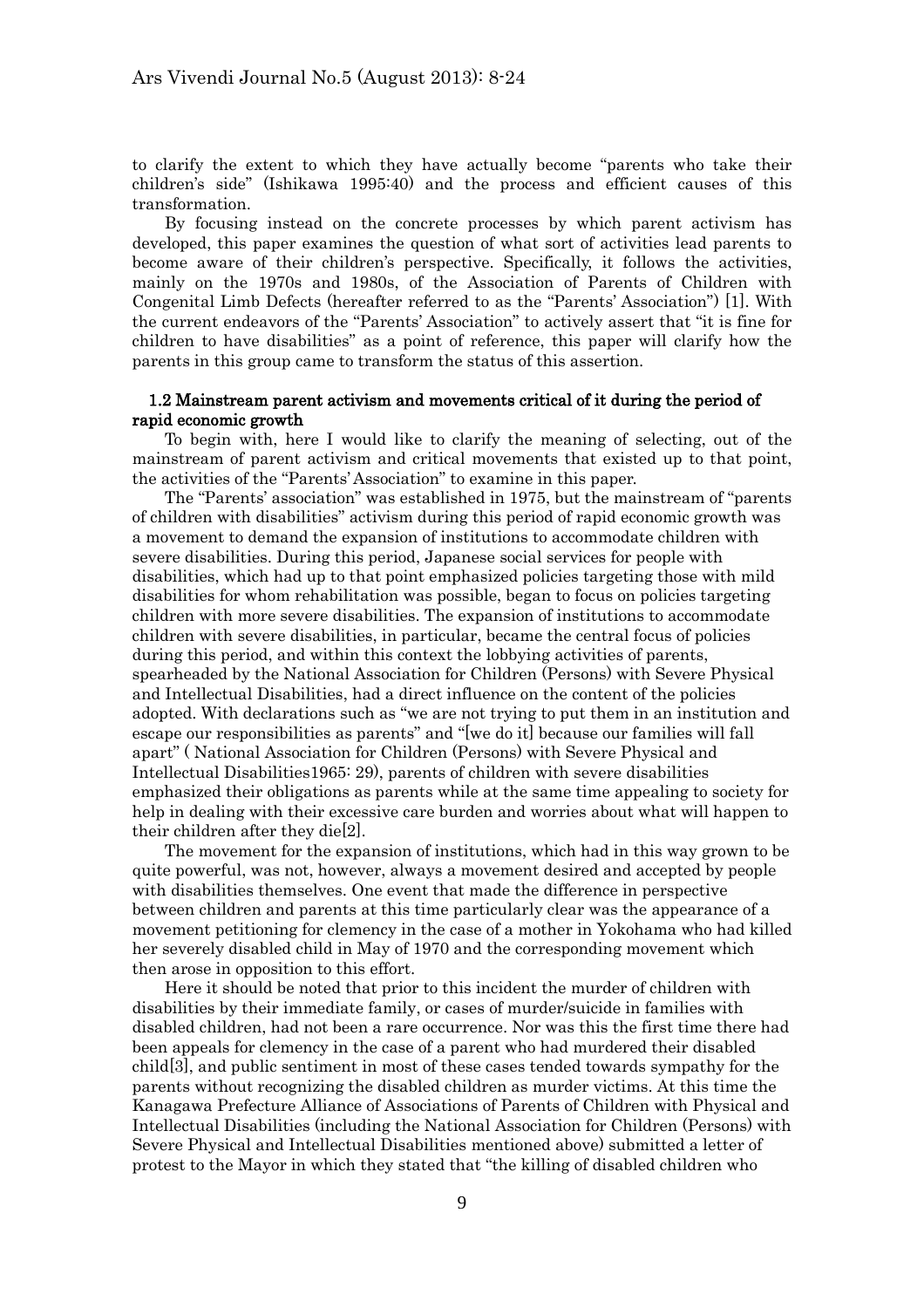have been denied the right to exist by society without adequate institutions or guidance for families on their treatment and education is an inevitable outcome, and we object to this lack of social services." In response to this statement the "Green Grass Association Kanagawa Alliance" presented the first criticisms of the movement for clemency from the perspective of people with disabilities. For example, on September 6th, 1970 the Green Grass Association's Masayoshi Koyama, in discussions with the Kanagawa Prefecture Alliance of Associations of Parents of Children with Physical and Intellectual Disabilities held at the Yokohama City Child Education Center, criticized those on the parents' side: "'When this kind of incident occurs you point to inadequate administration of social services as the cause and say that if there were [sufficient] institutions this kind of thing wouldn't have happened', he said, but 'Institutions are created at the request of parents, and not in any way created from the perspective of people with disabilities'"(Green Grass Association Kanagawa Alliance 1970:5). Through this criticism of the clemency movement, the fact that "the existence of the person in question (the person with a disability), who ought to be the most important person in this instance [the murder of a child with a disability], is being completely overlooked" (Yokozuka [1975] 1981:80) and the fact that the movement to expand institutions has been driven only by the desires of "parents, i.e., people without disabilities" were criticized for the first time from the perspective of people with disabilities.

 In contrast, the activism of the "Parents' Association" addressed in this paper has not been developed only from the point of view of parents. As I will discuss, since the 1980s the activism of the "Parents' Association" has been moving towards activism from the perspective of people with disabilities, and the nature of its assertions has been shifting. If the mainstream of parent activism during the period of rapid economic growth can be seen as having been developed only from the perspective of parents and thus having inevitably given rise to a conflict between the perspectives of parents and children, the activism of the "Parents' Association" warrants being considered as a movement that has developed an awareness of the differences between these perspectives on the parents' side.

# **2 Formation of the "Parents' Association"**

 The "Parents' Association" was formed in August, 1975 through the appeals of a full-time homemaker. The process that led to its creation began with a column, "Sentenijou no ko wo motte [Having a child with a congenital abnormality]," written by Akiko Nobe and published in the Asahi newspaper (February 6th, 1975). Following the publication of this column, Ms. Nobe continued to present the perspective of parents of children with congenital limb defects through mass media, appearing on television and being published in magazines, and on August 31st of the same year a founding meeting attended by 54 families of children with congenital limb defects was held in a rented room in Tokyo's Saginomiya Public High School.

 However, "for all of the participants to hold sufficient preparatory discussions with each other [in advance of the meeting with parents spread all over the country] was not feasible," and the meeting was therefore organized "as common ground where, to begin with, everyone can gather under one roof and talk about how to proceed going forward" (Association of Parents of Children with Congenital Limb Defects 1975:2). As it was formed by parents and not specialists/experts, it was decided that "[the "Parents' Association"] will consider all important and fundamental issues about what kinds of activities it will carry out in the future after the first steps [in its formation] have already been taken" and "go ahead and discuss things within the standing committee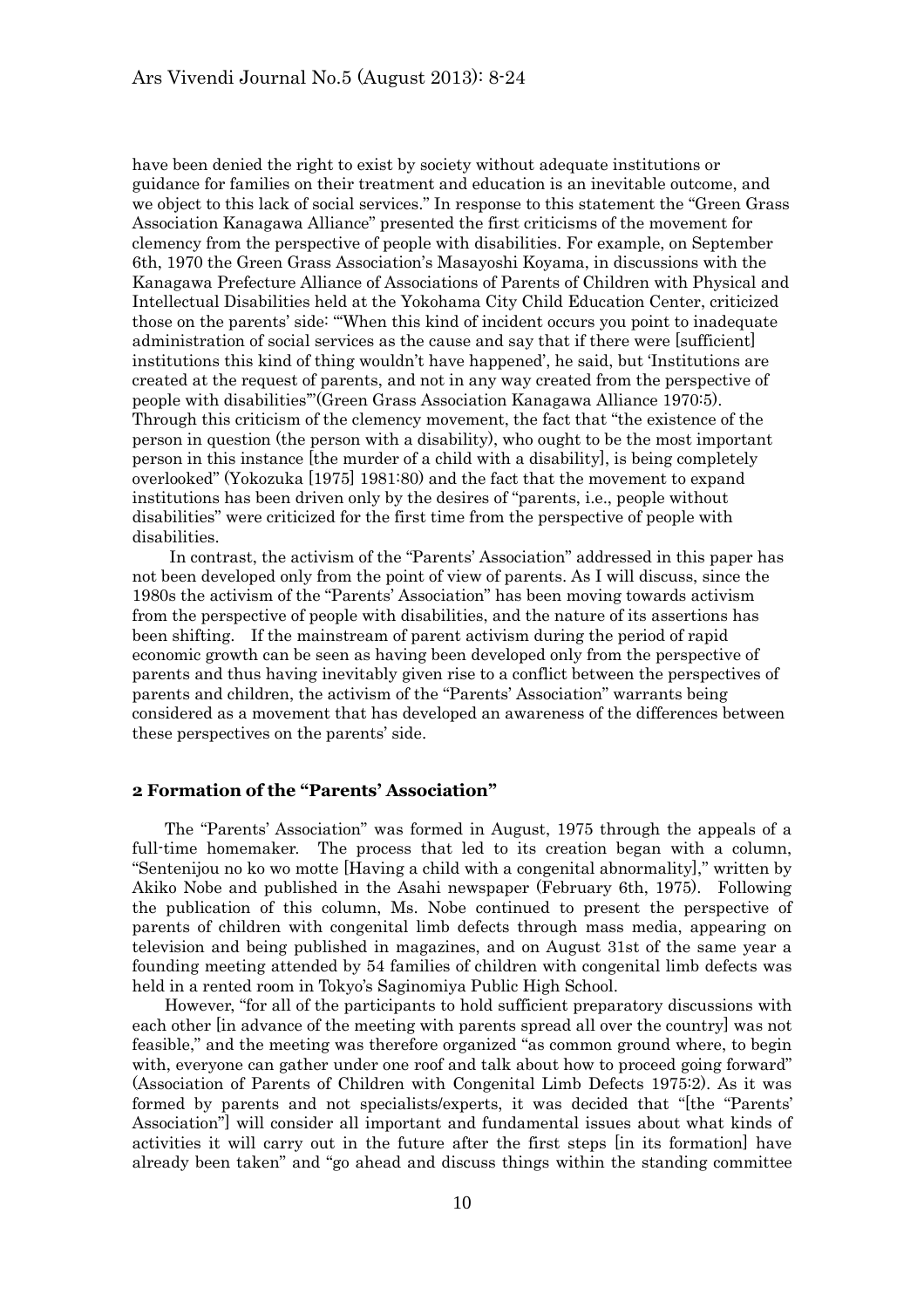and make decisions from there" (Association of Parents of Children with Congenital Limb Defects 1995:3). At the first meeting of the standing committee following its establishment the following concrete plans for future activities were made: "1. Activities concerning research into the causes of congenital limb defects, 2. Activities concerning research into the current state of congenital limb defects, 3. Activities concerning medical treatment for children with congenital limb defects, 4. Activities concerning issues related to the education of children with congenital limb defects, 5. Activities concerning relief compensation for children with congenital limb defects, 6. Activities to facilitate interaction with other support groups/activist groups/research groups involved in issues pertaining to (children with) congenital defects, child welfare, etc., 7. Activities concerning the planning of events to promote interaction/friendship between association members" (Association of Parents of Children with Congenital Limb Defects 1995:292-3). In other words, it was decided that the activism of the "Parents' Association" should not only be concerned with activities addressing issues such as treatment and education, but should also be developed with appeals for research into the causes of congenital limb defects established as one of its core activities.

 The distinguishing characteristic of the "Parents'Association" is that it was started more as a movement that aimed, through appealing for research into the causes of congenital defects, to assert that "children's disabilities are things that can happen to anyone" and "children's disabilities are both a problem for individuals and a problem for society as a whole" (Association of Parents of Children with Congenital Limb Defects 1995:v) than as a movement whose main purpose was to engage in policy demands concerning concrete problems related to things like treatment and education. Take, for example, the "Kodomotachi no mirai wo hiraku fubo no kai [Opening up the future for children parents association]" (an association focusing mainly on parents of thalidomide children), which is also an association of parents of children with congenital limb defects and of which the "Parents' Association" had considered launching as a subsection before its establishment as an independent organization. As Ms. Nobe asserts when she says that "[Chairman Susumu Iida] had a close relationship with the child and family department of the Ministry of Health" and "[This association] received quite a lot of money"[4], this association received a lot of donations and subsidies and engaged in welfare operations at places such as child education and treatment centers. In contrast, the "Parents' Association" did not begin by making concrete policy requests such as "we want institutions built" or "we want treatment fees to be paid by the government"[4] . It was begun, instead, as a movement to oppose "prejudice and discrimination against parents of children with disabilities" and to seek "the understanding of family members and the general public of children without fingers or who differ from others in shape" (Association of Parents of Children with Congenital Limb Defects 1975: 1). I will discuss the question of what sort of actual effects the "Parents' Association"'s appeals for an examination of causes of congenital defects had on parents in section 3.3.

#### **3 The 1970s - The family/ expectations of science**

#### 3.1 Positioning as families of victims

 As is widely known, beginning in the late 1960s residents' movements in various local areas arose throughout Japan to address environmental issues. Residents' movements are movements run by residents of the area in which they are active that engage in activism to demand the protection/improvement of living circumstances (Nitagai 1976:203-7). They developed as movements that opposed, from the perspective of ordinary local residents, the rapid industrialization brought about by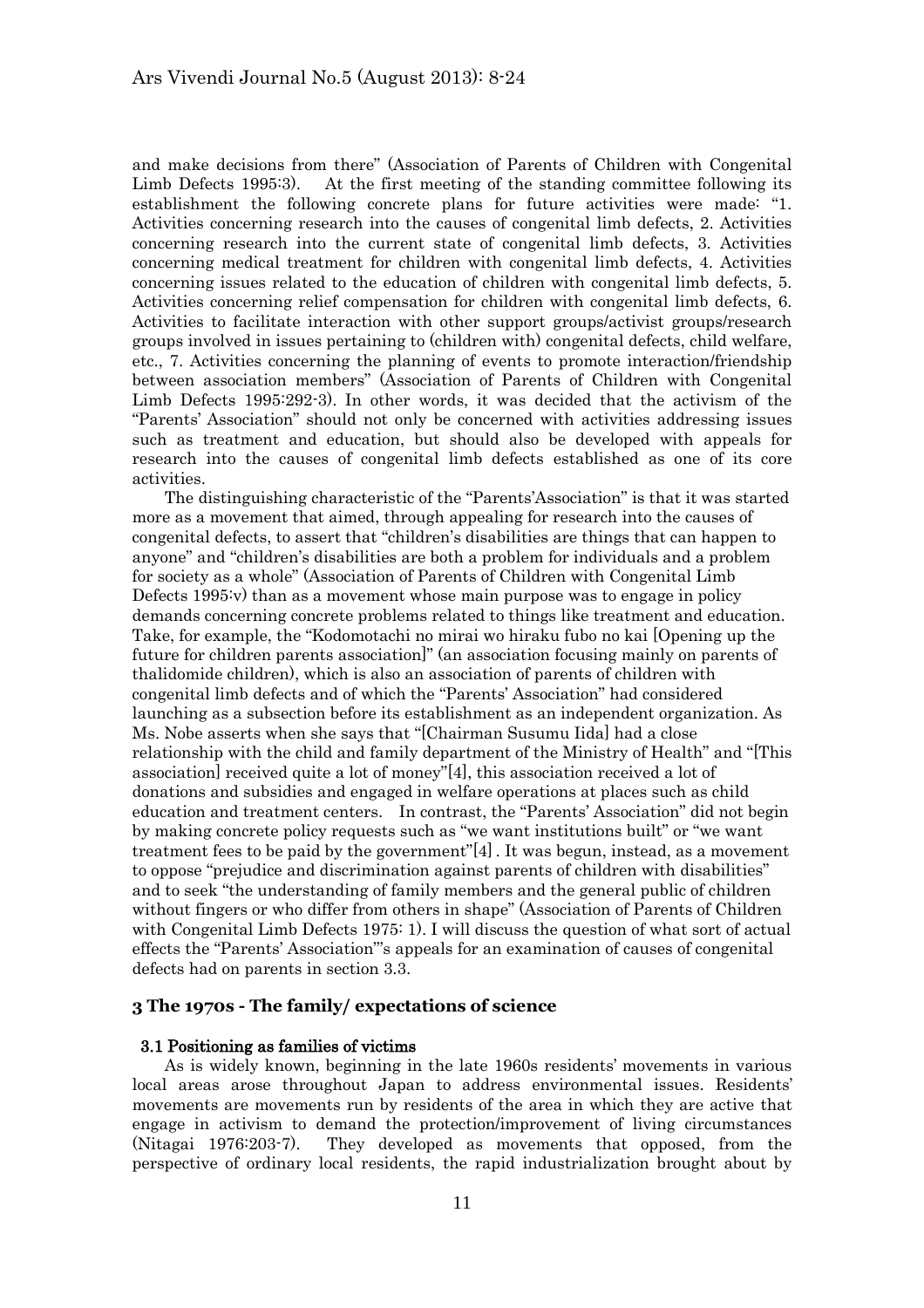high economic growth/the distortion of industrial structures brought about by regional development.

 As a continuation of this trend, from the late 1970s onwards movements focused on specific minorities, such as the disabled peoples' liberation movement and the women's liberation movement, began to appear in large numbers (Kajita 1991:189). The "Parents' Association" examined in this paper can be seen as one of these minority movements, but regarding the activism it engaged in at the time of its establishment its character seems closer to that of a residents' movement raising environmental issues. For example, in 1974, the year before the "Parents' Association" was established, a settlement was reached in a thalidomide lawsuit, and around this time various environmental pollutants (SMON, PCB, DDT, etc.) began to be addressed as problematic. When it came to the children of the "Parents' Association," too, there were suspicions that their disabilities may have been caused by this collection of environmental pollutants.

 For example, Keiya Nishimura has said the following regarding the suspicion within the "Parents' Association" that children's disabilities may be the result of environmental pollutants:

We wondered why such children were being born, since we didn't think it was something that would be difficult to prevent. We had the idea that somebody must be doing something bad, somebody must be destroying the environment, misusing medicines, agricultural chemicals, or detergents; somebody must be creating these children, and we were very angry. So behind the phrase "investigation of causes" there was indignation about who had stolen these children's fingers[5].

 Mr. Nishimura's belief that at the time the view within the "Parents' Association" was that "children's disabilities are man-made" and "we are the families of victims" is in no way deluded. If we look at materials released by the "Parents' Association" at the time, for example, they assert that children's congenital defects are "a fear inherent in modern society," and that "the causes of children's defects lurk within the state of modern society in which industrial development is given priority over people's lives". And, as the following statement implies, this view can easily be understood as having been shared by the entire association: "in order to prevent the next misfortune from occurring, while bringing citizens onboard we must continue to think about how to declaim, decry and inform people about the real state of these fears" (Association of Parents of Children with Congenital Limb Defects 1978:1). Similarly, as the "warning to humanity" theme often employed by the "Parents' Association" in joint symposia with organizations such as the "Kikeizaru mondai kenkyu kai [Monkey deformity problem research association]" indicates, the claim being made was that "almost all of our children's disabilities have some kind of external cause". It can be established that, based on the belief that "the problem of children's disabilities we are dealing with is not a problem that belongs to each of us [parents] as individuals...it is a problem that concerns the survival of humanity itself" (Association of Parents of Children with Congenital Limb Defects 1982a: 16), these parents worked to create an understanding of children's disabilities as a problem belonging to society as a whole by actively positioning themselves as the families of victims.

### 3.2 The development of activities related to the investigation of causes

 The "Parents' Association" was thus established, in an era in which various issues were being raised concerning environmental destruction, as a movement advocating the investigation of the causes of disabilities in children. In the organization's founding document, for example, they demand that the state/ministry of health conduct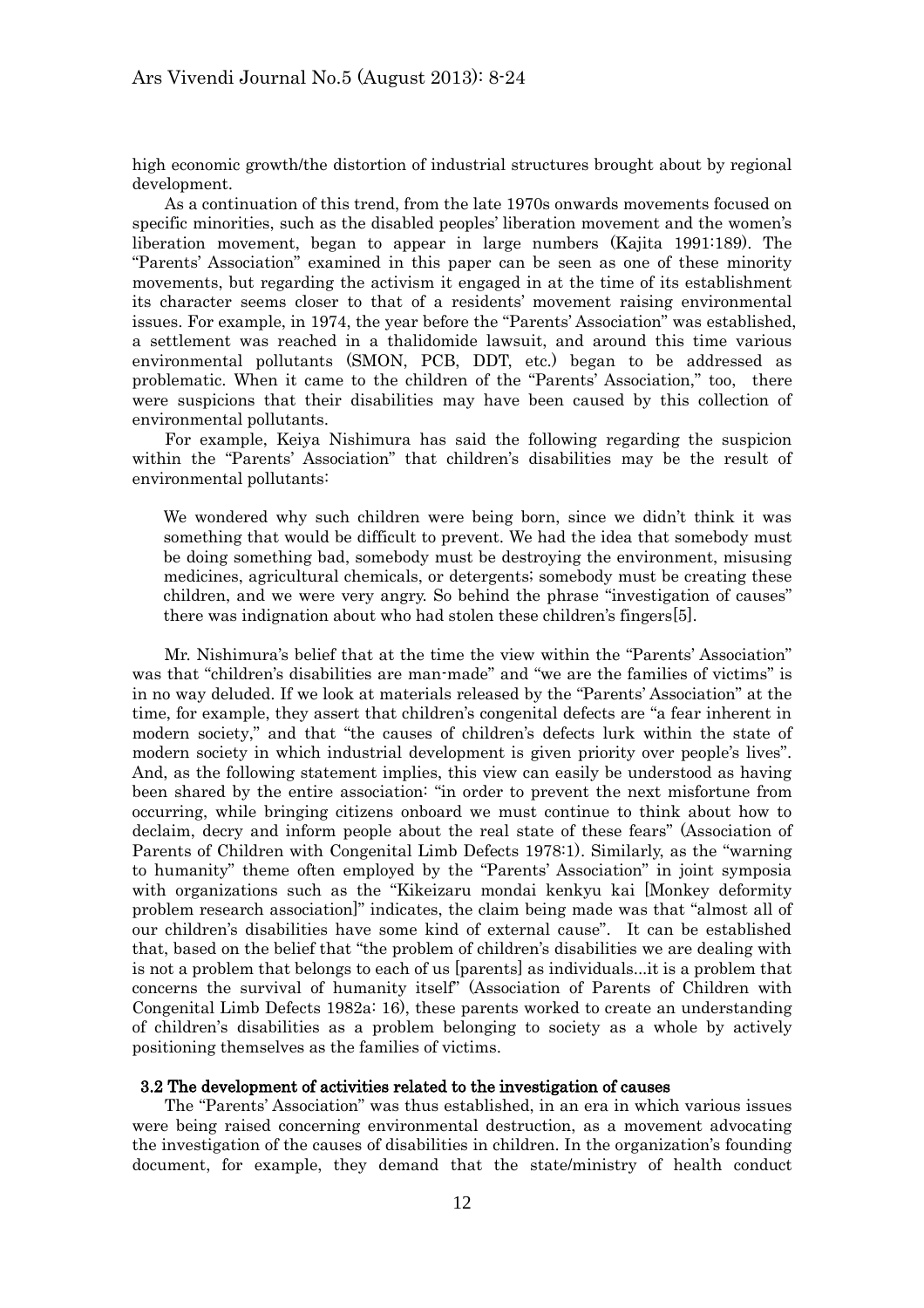"thorough epidemiological studies and investigations of the causes/current state of congenital limb defects," with the aim of designating/eliminating teratogens that are environmental factors. Through these efforts they explicitly sought to ensure that these sorts of children would not be born in the future, so that "the suffering and sadness of the families and the children themselves will not be repeated" (Association of Parents of Children with Congenital Limb Defects 1995:341). In concrete terms the activities of the "Parents' Association" to appeal for the investigation of causes [of congenital defects] developed as follows.

 The parents' first activity was to gather the medical records of the association's members. The purpose of gathering these records was to examine external influences on the mothers during their pregnancies, and, in this era in which it was plausibly being asserted that the number of children with congenital defects was increasing as a result of teratogens, collecting records was something useful the parents could do right away. They asked their doctors to provide their medical records covering the duration of their pregnancies. In cases where it was difficult for the parents to do it themselves, Mitsushiro Kida made the request for documents in their stead [6]. A history of the usage of medical treatments such as prescription medication, x-rays, and vaccines by members of the association during their pregnancies was compiled, and an analysis of this data was conducted. One of the trends this analysis revealed was a high rate of hormone drug use [7], and this fact was later connected to one of the demands made of the state/ministry of health.

 Appeals to the state/ministry of health by the "Parents' Association" were carried out through many specific initiatives. For example, on October 6th, 1978, a "list of questions and requests concerning the issue of children with congenital limb defects" was submitted to each political party and all of the members of the social labor committee, and a response to this document was then demanded. This "questions and requests document" contained the following items that illustrate the main demands of the "Parents' Association" at the time: "1. Take measures to supervise the safety and side effects of pharmaceutical products and deal with the problem of the use of progesterone drugs, 2. Comprehensively examine all teratogens, 3. Establish congenital defect centers and conduct epidemiological studies, 4. Improve the system for research into human genetics and establish courses on human genetics within university faculties of medicine, 5. Establish an advisory committee on congenital defects, 6. Address issues concerning thalidomide recognition and continue recognition efforts."[8] In other words, broadly summarized their main demands were: 1. Strengthen the inspection system for teratogens including hormone medications, 2. Establish institutions specifically to deal with congenital defects, and 3. Continue the work of recognizing the damage caused by thalidomide.

 In addition, symposia and photography exhibitions were also held in each region in an effort to increase local understanding of these issues. At symposia held in areas all over the country, for example, various speakers, including doctors, environmental protection activists, and educators, were invited to give presentations, and the issue of congenital defects was addressed from various angles. These symposia spread the idea that "congenital defects are not just someone else's problem" and "someday this problem could affect me directly." As a result, the view that "it is not an issue that can be left up to politicians and experts; we must each think about it in our daily lives from a variety of perspectives, and we must take action" (Association of Parents of Children with Congenital Limb Defects 1978:2) and a sense of proximity to the problem through an awareness that children's disabilities could occur in any family was promoted.

 Also, as measures focused more closely on specific regions, photography exhibitions were staged at places such as department stores, community centers, and city galleries. Most notably, "deformed monkey exhibitions" were held in conjunction with "Kikeizaru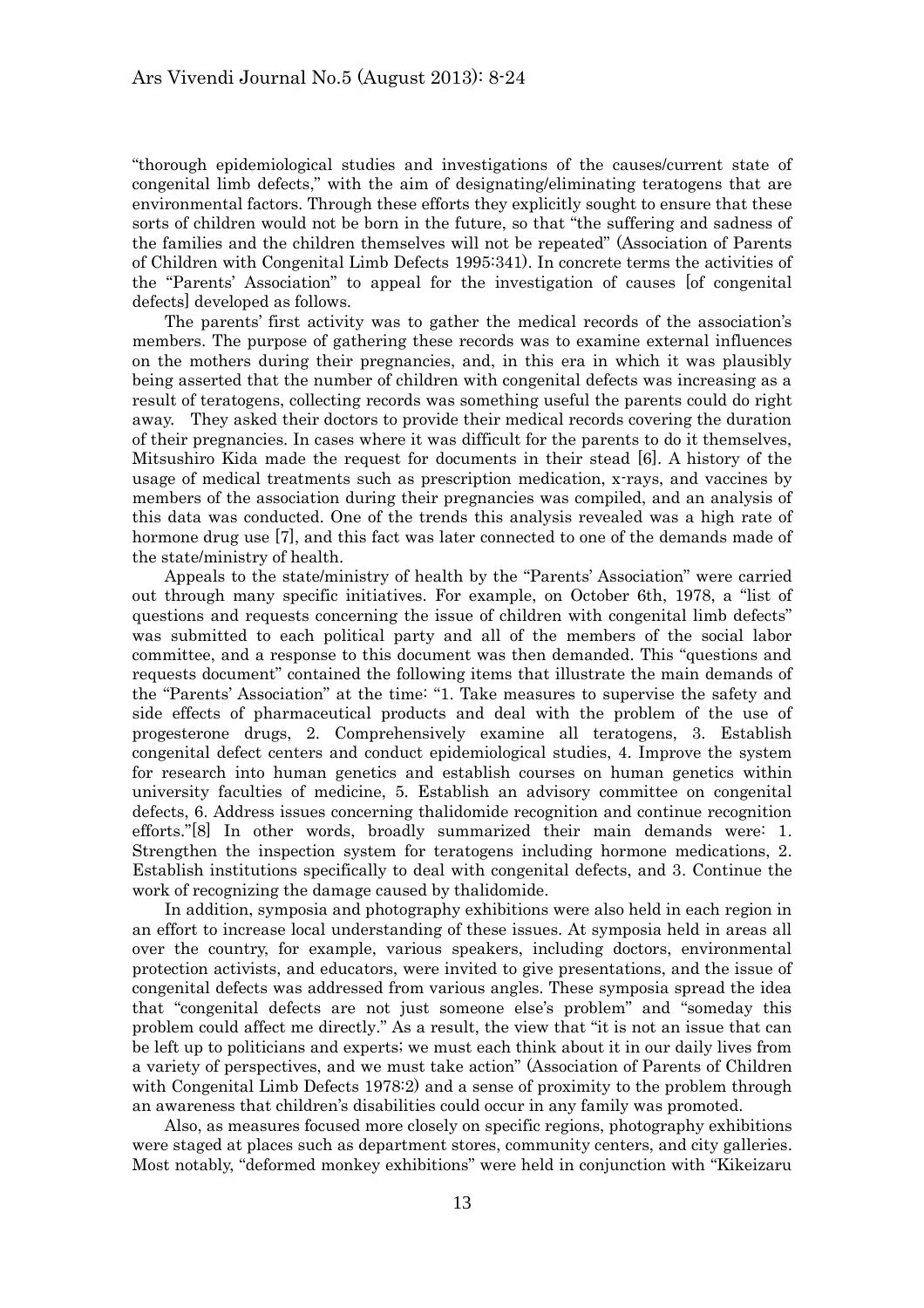mondai kenkyu kai [Monkey deformity problem research association]", raising the question of whether "the deformities of children could, like those of the monkeys, perhaps be the result of the sacrifices of economic development." Through the "deformed monkey exhibitions" [it was suggested that] "deformities are increasing among wild monkeys that are given food," and this "was happening because monkeys were consuming the same food eaten by humans." As a result, it was asserted that "monkey deformities are emblematic of human deformities and the danger of humanity's downfall" (Association of Parents of Children with Congenital Limb Defects 1995:175).

#### 3.3 The effects of science (investigations into the causes of congenital defects)

 So what kind of meaning did the appeals for an investigation of the causes of congenital defects made by the "Parents' Association" during the 1970s have for the parents involved? For example, Ichiro Nebashi says the following about the motivation behind his taking part in the appeals for an investigation of causes made by the "Parents' Association" at that time.

I went to see deformed monkeys on Awaji Island. Mr. [Minoru] Nakahashi was the Director [of the Awaji Island Monkey Center], and I went there. What I am going to say is strange, but I approached them thinking that I might be able to see, even among deformed monkeys, these things being inherited. At the time, I was hoping that congenital defects had appeared even among monkeys. Because if so it would make it very easy to understand. [The relationship between] environment and inheritance. That mutations arise suddenly as the result of damage caused by drugs. This was explained to me by Dr [Mitsushirou] Kida; the environment and heredity are closely connected and inseparable issues, and genes are expressed through an interaction with materials in the environment. When I talk about prejudice concerning genes, I don't mean in a moral sense, but in a universal or scientific sense, because there is little understanding of the fact that disabled children are born this way, that everybody is born, that we are all created by genes. This unscientific perspective is unacceptable. When I heard this [Dr Kida's explanation of the fact that mutations arise suddenly through interactions between genes and the environment] it was as though my world had been turned completely upside down[9].

 Mr. Nebashi is a parent of a child with a disability that was determined to be hereditary. In the above quotation, while distancing himself with the phrase "what I am going to say is strange," he relates how he approached the Awaji Island monkeys hoping that "hereditary disabilities had appeared even among monkeys." This was because, as can be understood from his account, if hereditary disabilities appeared even among the monkeys of Awaji Island (an issue that at the time was viewed from the perspective of environmental pollution), then "the environment and heredity are closely connected and inseparable issues," and hereditary disabilities arise not only because of genes themselves but because of how "genes are expressed through an interaction with materials in the environment," i.e., it would be possible to confirm that genes are not the determinative cause of these disabilities. He sought to oppose prejudice and discrimination against parents regarding their children's disabilities by attempting to find a fundamental cause of these disabilities outside of family lineage and bloodlines.

 This move towards opposing prejudice and discrimination against parents by finding the cause of their children's disabilities outside of family lineage and bloodlines was by no means unique to Mr. Nebashi. For example, "Parents' Association" founder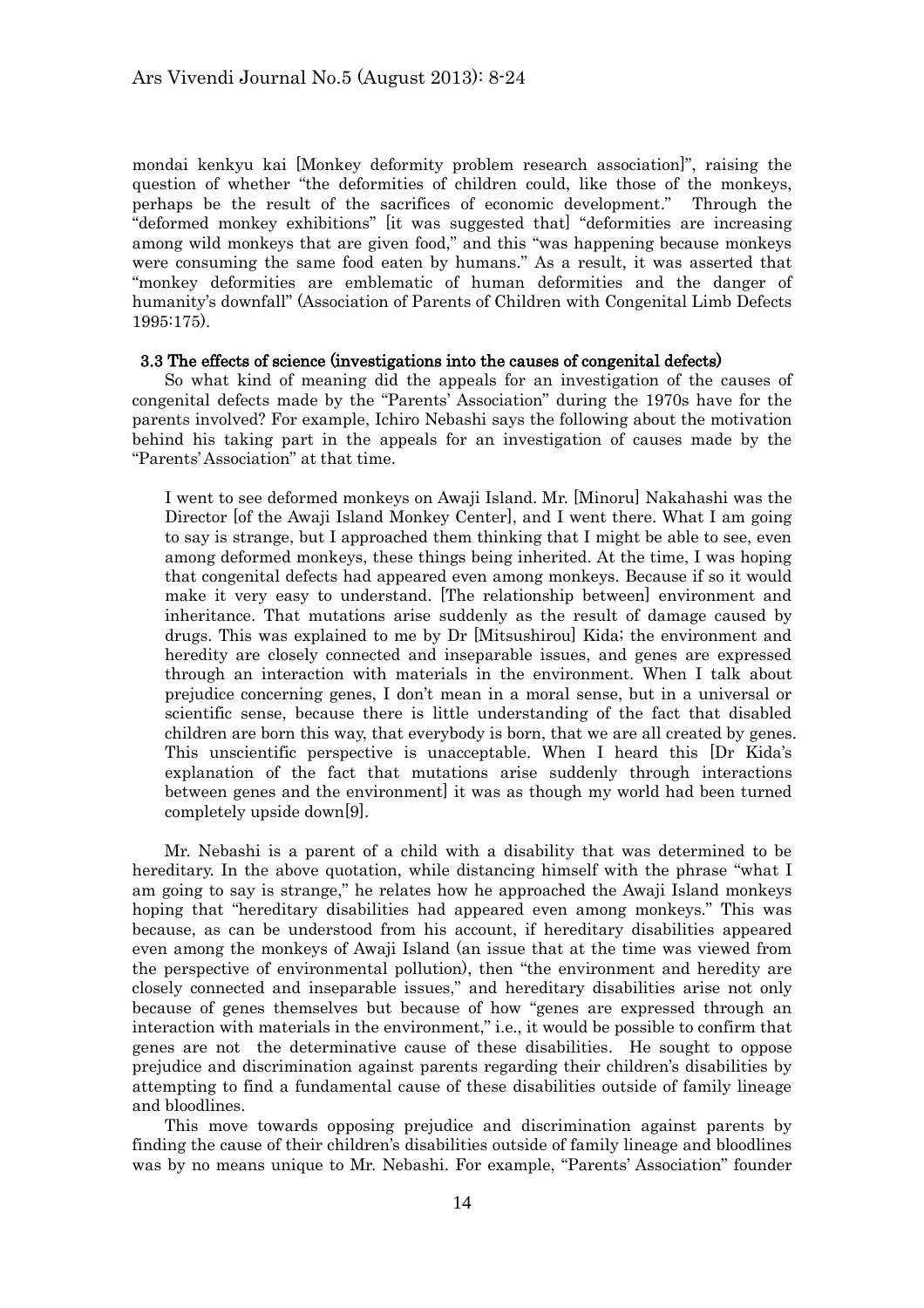Akiko Nobe has also said that at the time she started the organization she had "a desire to get rid of prejudice and discrimination by scientifically investigating the causes [of children's disabilities]."[4] It was thought that by scientifically uncovering their causes it could be established that children's disabilities could potentially happen to anyone and that these disabilities were neither the result of family lineage or bloodlines nor something caused by the decisions or judgment of the child's parents. As is related in Mr. Nebashi's account of the "world changing" experience of learning that even in the case of heredity environmental factors play a role, the appeal for investigation of the causes of disabilities was itself something that brought a certain kind of liberation to parents by confirming that children's disabilities were "not something caused by family lineage or bloodlines" and "not the parents' fault."[10]

## **4 The 1980s - The person concerned (parents and children) / a perspective focused on daily life**

#### 4.1 Investigating causes reaches an impasse

 As we have seen thus far, the activism of the "Parents' Association" in the 1970s addressed children's disabilities from the perspective of environmental pollution, and developed as a movement seeking the designation/abolition of teratogens. Entering the 1980s, however, this appeal for the investigation of causes gradually reached an impasse.

 To begin with, as a problem within the organization, around the end of the 1970s the activities that been undertaken by the "Parents' Association" on its own in an attempt to investigate the causes of birth defects eventually arrived at a state of affairs in which "while several suspicious substances had come to light, specific causes could not be determined" (Association of Parents of Children with Congenital Limb Defects 1989a: 75). To take hormone drugs as an example, these medications are prescribed to women who have a heightened risk of miscarriage and thus already belong to a category with a higher chance of giving birth to a child with a limb defect. There was also a real sense that even if the teratogenicity of hormone drugs could be established, because they were not nearly as powerful as thalidomide it would remain difficult to clearly prove a causal relationship.

 As a result, confronted with the difficulty of determining causes, the activism of the "Parents' Association" began to turn in part towards problems children faced in their daily lives, such as the issue of recorders used in music class (some activities concerning educational issues had in fact been conducted since the organization's founding, and activities addressing the recorder issue had begun in 1978). For example, activities dealing with the issue of recorders included demands for the creation of special recorder programs, public funding, and the use of other instruments being made of local governments/school boards (Association of Parents of Children with Congenital Limb Defects 1993: 11). On the other hand, there was also a movement which maintained that, since suspicious substances still existed, advocacy for the investigation of causes should continue even if causation could not be definitively established. Activities related to the investigation of causes regarding various substances continued, including efforts focusing on the progesterone drug Doginon, the anti-nausea drug Bendectin, and Agent Orange. These efforts too, however, ground to a halt by the late 1980s without having been able to obtain any significant results. Also, as an example of influence from outside the organization, the fact that the movement to promote fetal screening and selective abortion as a secondary preventative measure had become prominent at that time made it impossible for parents to avoid becoming sensitive to the dangers inherent in advocating for the investigation of causes.

To begin with, in 1979 a congenital defect monitoring research group (hereafter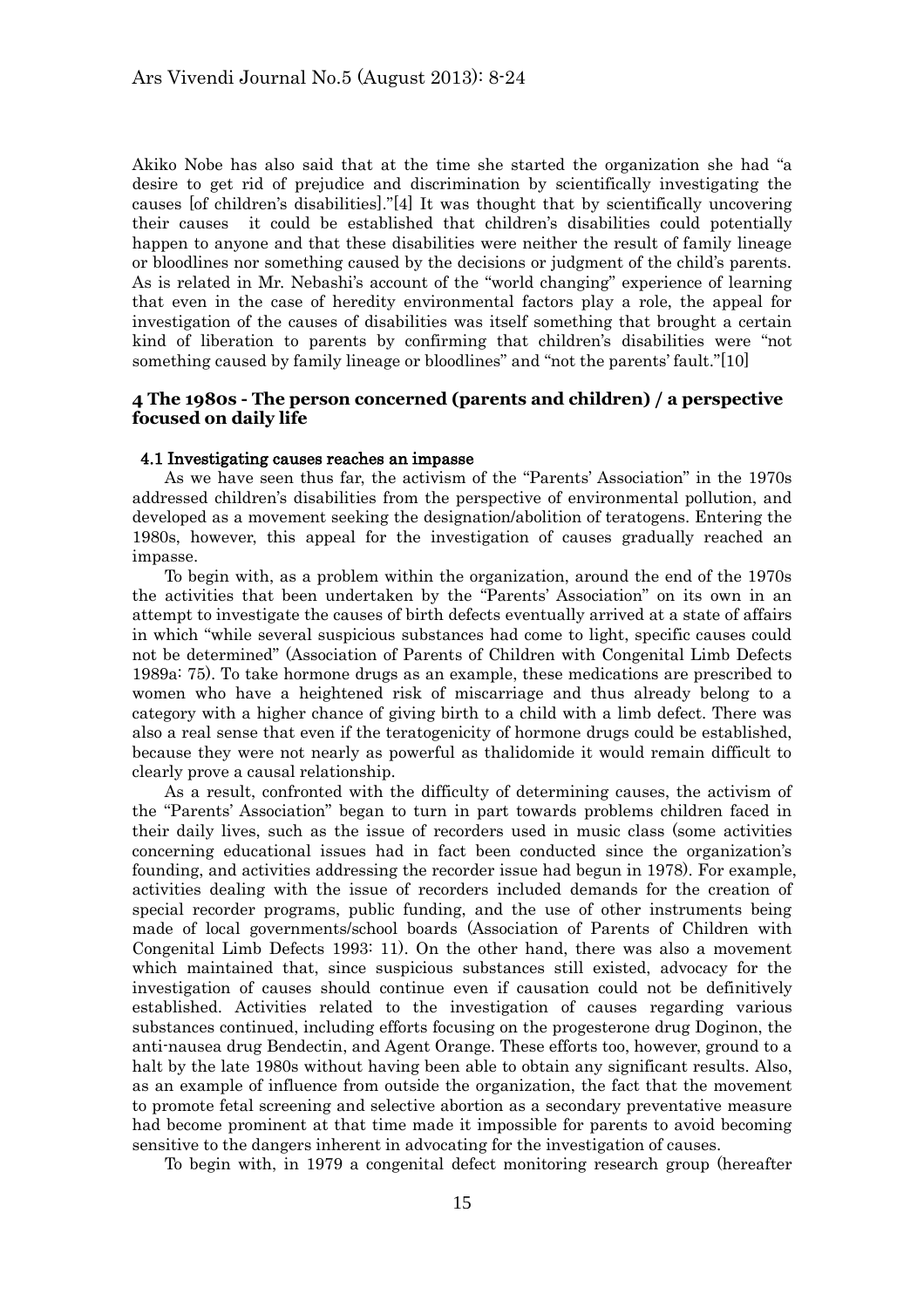referred to as the "monitoring group") was formed within the ministry of health in the name of "fully engaging in the construction of a congenital defect monitoring system." When the "Parents' Association" first learned of the monitoring group's creation, they expected its activities to simply reflect the appeals they had been making for more research. Later it became clear, through discussions with this group and the reports it issued, that the monitoring group's research placed an emphasis on genetic and fetal diagnosis, and over time the "Parents' Association" became increasingly wary of it. In particular, when the "Parents' Association" learned of efforts to submit a proposed Maternal and Child Health Act in September of 1985, as a result of the fact that one of the legislation's main principles was the promotion of genetic counseling and fetal screening (secondary prevention) under the name of a "newborn monitoring system for the monitoring of the births of children with congenital defects (primary prevention)," the organization directly opposed its passage and submitted a written statement of its contrary views (Association of Parents of Children with Congenital Limb Defects 1989a: 117-24).

 Another development that was also related to this effort to promote secondary prevention was the "Parents' Association"'s appeals for the investigation of causes becoming a major target of criticism from the disabled people's liberation movement, a movement that was in conflict with the movement against pollution/harmful medication. For example, in November of 1984 the "Parents' Association" had a meeting with the "National Green Grass Association"[11]. The "Parents' Association"'s push for the investigation of causes, "presumably comes from the idea that the birth of children with disabilities is 'something that should not happen, a special case, an unfortunate event'. Assuming this is the case, is the potential for discrimination not inherent in this starting point?" This kind of assertion was the main thrust of the criticism leveled against the "Parents' Association".

 Of course, it was possible to respond to this criticism from the "National Green Grass Association" by saying, "no, these children's disabilities are not simply natural disabilities; they are man-made disabilities, or "damage". This being the case, isn't it necessary to thoroughly pursue the causes and perpetrators of this damage?" (Association of Parents of Children with Congenital Limb Defects 1989a: 112-4). In other words, it was possible to respond by reaffirming the distinction between primary prevention and secondary prevention. The statement opposing the Maternal and Child Health Act submitted by the "Parents' Association," for example, asserted that "monitoring is fundamentally something done in order to watch for and eliminate harmful substances, and is distinct from questions concerning the treatment and welfare of children with disabilities" (Association of Parents of Children with Congenital Limb Defects 1989a: 125), and the importance of censuring those who cause harm was recognized. It was also argued during discussions with the "National Green Grass Association" that "the matter of these children being born and living as children with disabilities is a separate issue; [the "Parents' Association"] has been engaged in investigating the causes [of disabilities], not preventing the birth of children who have them."[11]

These sorts of responses aside, however, going forward the parents of the "Parents" Association" were no longer able to develop their appeals for causal investigations without facing criticism. They developed a considerable understanding of the danger of appeals for the investigation of causes being understood as something different from what they intended.

#### 4.2 Differences between the perspectives of parents and children

 Entering the 1980s, the appeals for investigation of the causes of disabilities that parents had been making while positioning themselves as the families of victims had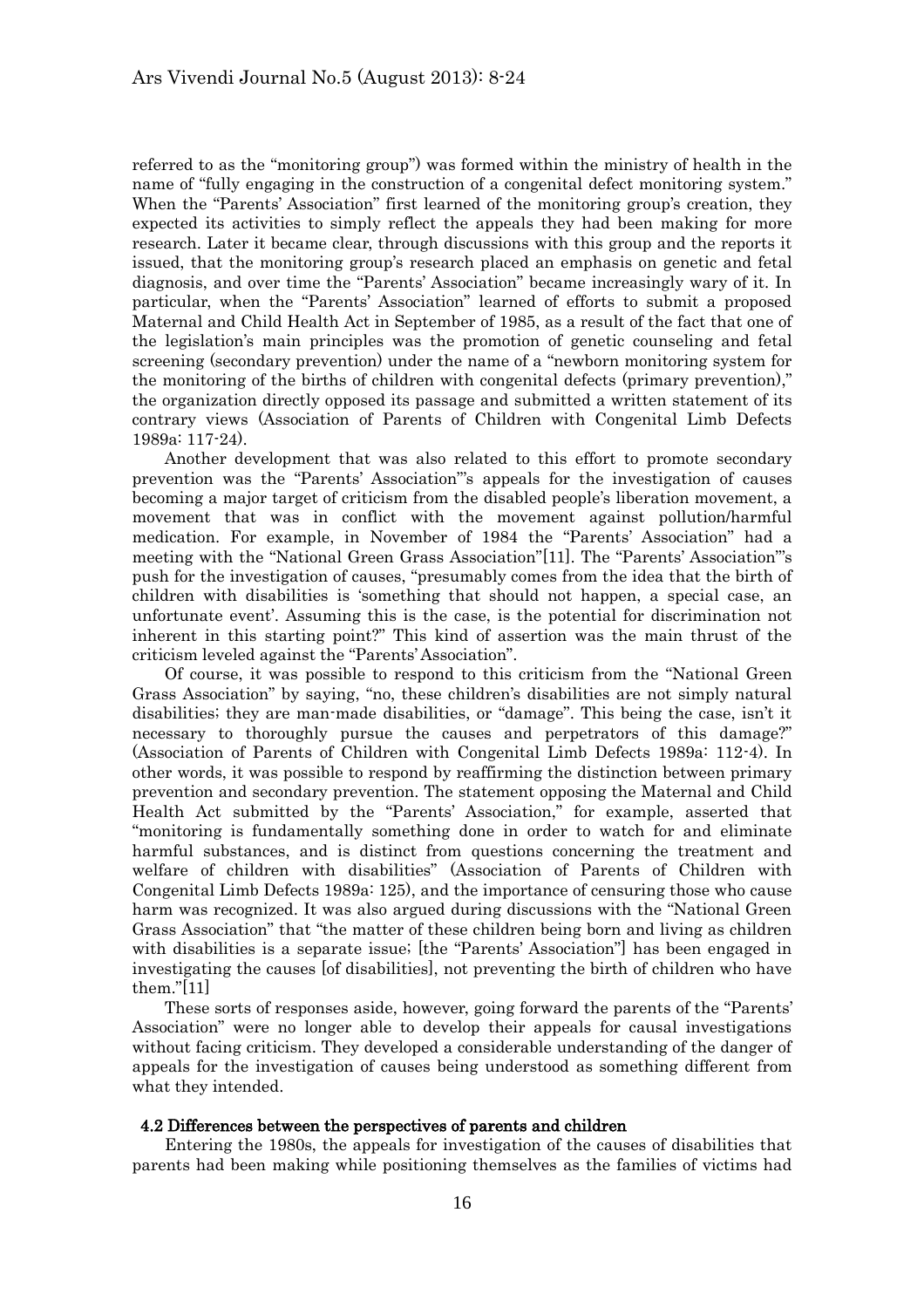thus seemed to have reached a dead end. Ultimately, the result of this was that going forward the "Parents' Association" movement became one in which the difference in perspective between parents and children was accepted; in specific terms, it transitioned into a movement within which the assertion "it is fine for children's disabilities to exist" could be made.

### 4.2.1 The parents' perspective

 Here, to begin with, I would like to establish the assumptions/impetus behind the "Parents' Association"' s shift towards the assertion that, from the parents' perspective, "it is fine for children's disabilities to exist." As my space is limited, I will make only the two following points.

 First, it must be said that a substantive reduction in the various burdens born by the parents of disabled children in the "Parents' Association" was a prerequisite for the transition that would result in these parents coming to believe that "it is fine for children's disabilities to exist." In addition to a) the fact that in the case of the "Parents' Association" the children's disabilities were minor to start with and thus did not present serious burdens for their parents, b) around that time, the maturation of children and advice from adult members began to reduce parents' concerns about the future. Also, c) through the activities undertaken in the 1970s these parents had to a certain extent been freed of their prejudice and discrimination against disabilities. Furthermore, d) according to Yoko Matsubara around that time a sense of taboo concerning "eugenics" began to permeate the public consciousness (Matsubara 2000: 223-4); understood in a different way, prejudice and discrimination against disabilities ceased to be socially justified. In other words, for parents disabilities were no longer disabilities (defects/inconveniences); disabilities became (or got closer to being) nothing more than attributes that had arbitrarily been given negative value, and along with d) this indicates a state of affairs in which it was easier to call out prejudice and discrimination where it existed in society.

 Second, against the backdrop of the movement to promote secondary prevention and the emergence of "eugenics" as a controversial social issue, parents acquired a new awareness of prejudice and discrimination towards disabilities. In the course of actively asserting that "it is fine for children's disabilities to exist," the "Parents' Association" came to oppose secondary prevention measures. For example, through the decision of whether or not to give birth to a child with a disability being left up to the parents, or through others viewing this kind of decision as possible, the responsibility of parents in giving birth to children with disabilities once again began to be considered.

Through techniques such as fetal testing, the science I had been counting on entered, on the contrary, an era of choosing between lives that should not be born and lives that should be selected; this is what the 1980s were for me. As a mother who had given birth to a child with a disability, my shame and feelings of guilt and self-blame were further compounded through the spread of these new technologies which had already begun to plant in the minds of ordinary people the idea that children with disabilities should not be born: "Why did you give birth to such a child now that we are in an era in which it is avoidable?" I felt that through science I was once again being marked with a label[4]. [Emphasis is the author's].

 If appeals for the investigation of causes in the 1970s can be seen as having brought some measure of liberation to parents by scientifically confirming that children's disabilities were "not caused by family lineage or bloodlines" and were "not the parents' fault," then in the 1980s "the spread of [scientific] technology" conversely increased this blame and suspicion of wrongdoing. Parents of children with hereditary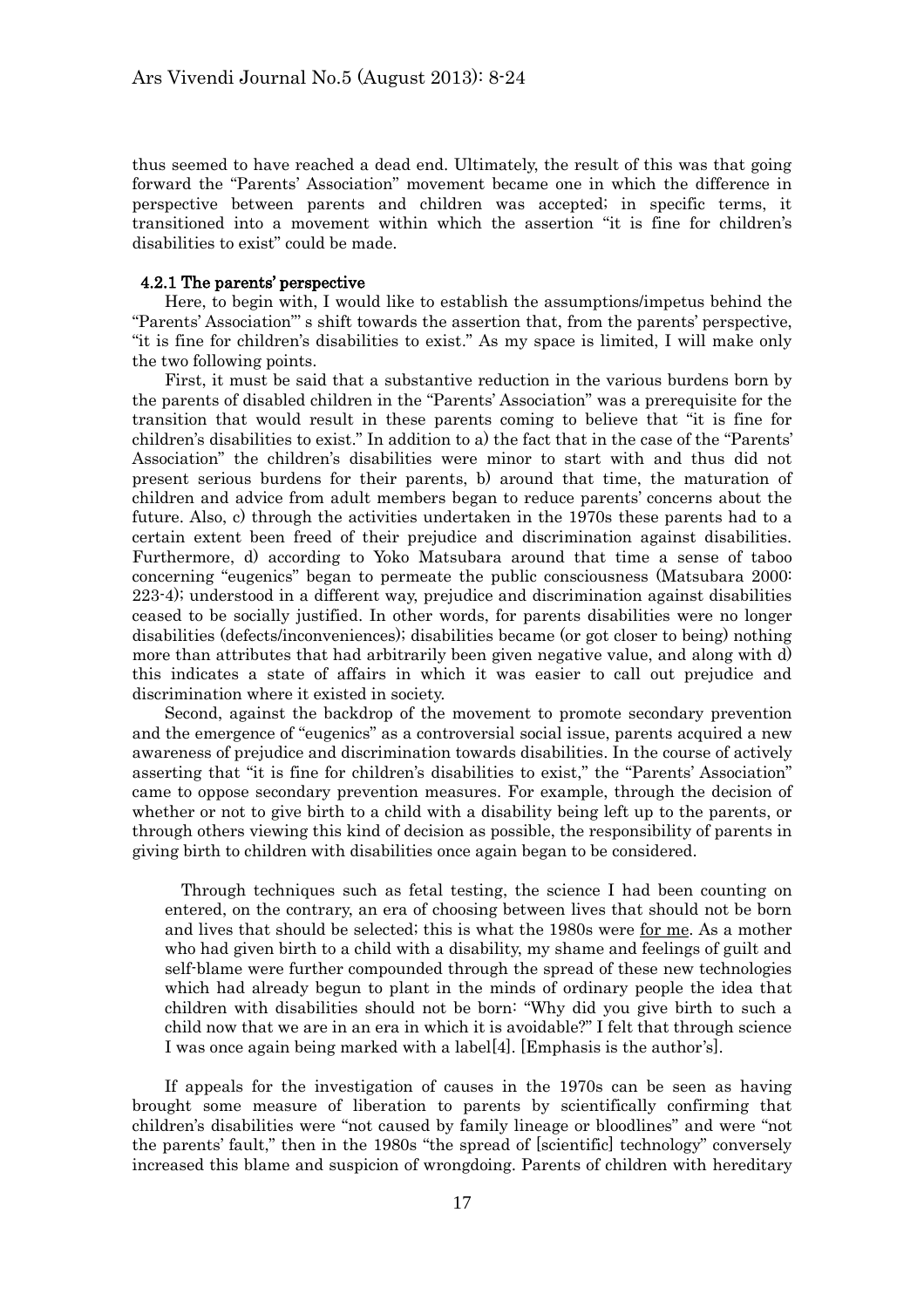disabilities were particularly sensitive to this movement towards the promotion of secondary prevention measures. This sensitivity was the result of the fact that the spread of technologies such as fetal testing was directly connected to various issues such as the birth of second children or grandchildren and was thus not something these parents could ignore or view as having no connection to their own families.

 The key events behind the "Parents' Association" fully engaging, as an organization, in these issues concerning parents of children with hereditary disabilities were Watabe's essay in October of 1980 [12] and the movement to reform the Eugenic Protection Law in 1982[13]. Watabe said that it is desirable for people with hereditary disabilities to autonomously choose sterilization, and parents of children with hereditary disabilities criticized this as an inexcusable assertion. Around this time parents also learned that diseases found within the "Parents' Association" were included among the "undesirable offspring" cited in article 1 of the Eugenic Protection Law and that there had been a movement to include a provision for fetuses; as a result they were once again forced to acknowledge prejudice and discrimination against people with disabilities (Association of Parents of Children with Congenital Limb Defects 1995:259-67).

## 4.2.2 The children's perspective

 So what about the children's perspective? How did parents come to understand that there were differences between their perspective and that of their children?

 To begin with, from the 1980s onwards, while continuing the symposium and photography exhibit activities they had developed up to that time, they started to reexamine the assertions that were being made within the context of these activities. This occurred not only because the parents' efforts to appeal for investigations into the causes of disabilities had been brought to a halt, but also because along with an effort to more actively interact with their children they were attempting to find a new understanding. In particular, within the photography exhibition activities carried out in various local areas across Japan the first signs of a conflict among the parents and a shift in assertions could be found at some local branches even as early as the first half of the 1980s.

The "Parents' Association" had been staging (since the late 1970s) photography exhibitions of monkeys with missing legs and arms (deformed monkeys), animals which had become emblems of environmental pollution and had received a lot of attention from the mass media, and a female elementary school student requested that they "stop putting up my photograph beside pictures of monkeys". This may have been a child's objection more to the paradox lurking within the feelings of parents unable to accept their children with congenital limb defects as they are than to the investigation of causes itself. (Nobe 2000:114)

 In the "Parents' Association" photography exhibits held in the 1970s, photographs of children were displayed alongside those of deformed monkeys in order to make the case that these children's disabilities were being caused by environmental pollution (these were the "deformed monkey exhibitions" discussed in section 3.2). But the parents gradually began to have doubts about this method of drawing attention to this issue. One parent, for example, expressing a feeling of resentment distinct from a sense of achievement at having staged the exhibition, wrote in the organization's journal: "many people did indeed come to see [the exhibitions]. Whole classes of high school students visited one after another. But they just looked without any sense of responsibility and left after satisfying their selfish curiosity" (Association of Parents of Children with Congenital Limb Defects 1995:177). Also, as is indicated by the way in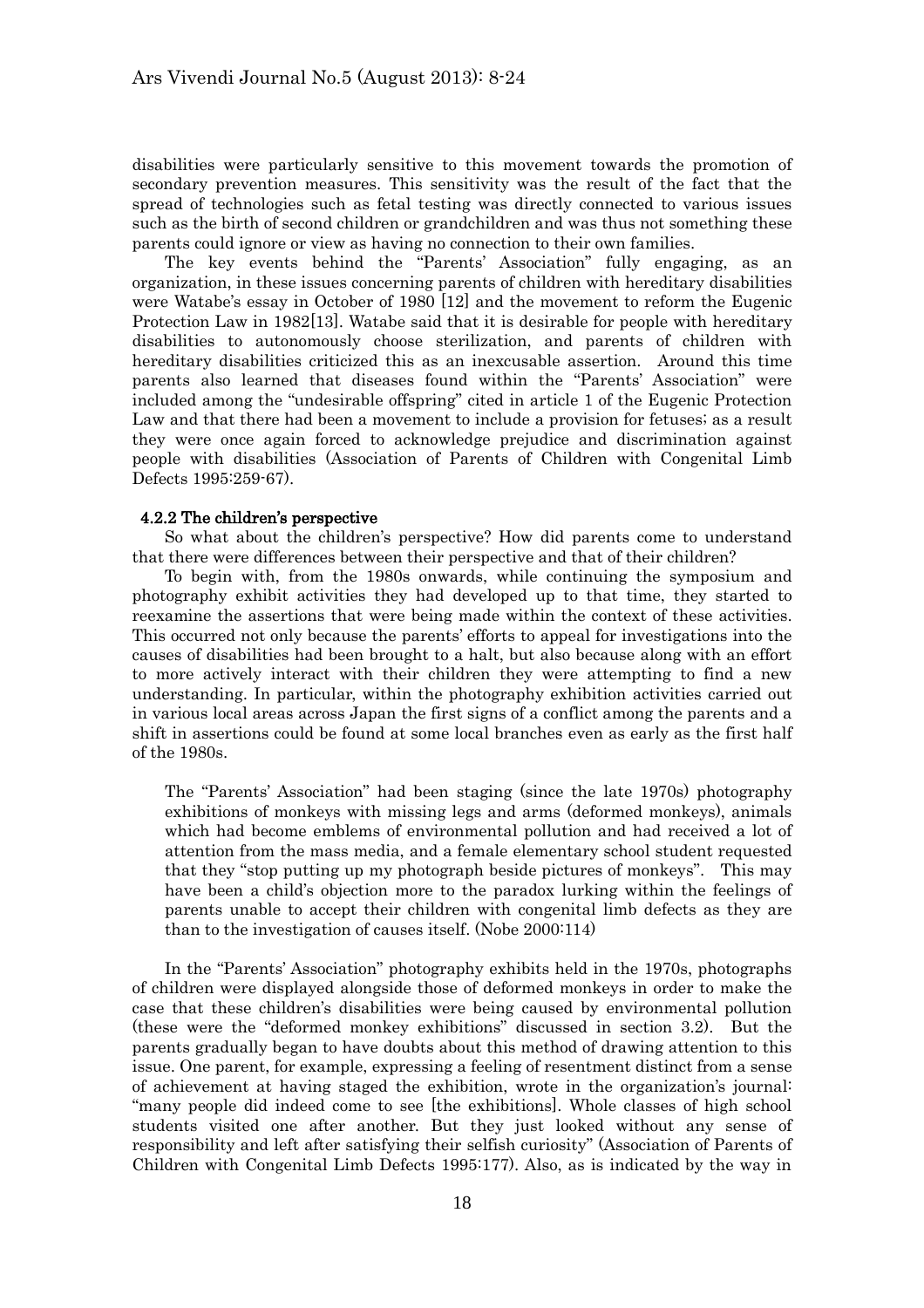which the "paradox lurking within the feelings of parents unable to accept their children with congenital limb defects as they are" mentioned in the passage cited above was addressed as problematic, voices of doubt began to be raised among other parents who felt that "if we acknowledge that the word "deformed [kikei]" is used in a discriminatory way in our society, shouldn't congenital limb defects and the word "deformed" be seen as incompatible?" (Association of Parents of Children with Congenital Limb Defects 1995:177-8).

 In actuality, however, as an impetus behind the kind of circumspection among parents noted above (an impetus behind their coming to feel uneasy about "deformed monkey exhibitions"), there was also, slightly before this period (the early 1980s), the fact that the opinions of adult members[14] had been discussed repeatedly within the organization. Opinions from the perspective of children had indeed been addressed in the association's journal even before this time, but because in most cases they had been the opinions of small children who tried to guess what their parents would think opinions from the perspective of people with disabilities had not been directly discussed. Then in 1979 adult members began to take the stage at symposia, and this led to opinions from the perspective of people with disabilities being discussed extensively within the organization. At one symposium, for example, adult member Mayuri Honda said the following about uneasiness toward the appeals for the investigation of causes being made by the "Parents' Association."

We must pursue and eliminate the causes behind the increase in the number of people with disabilities: this has become an effort to raise the issue of "medication X" being bad. The people in question, however, are already doing their best to live with their physical deficiencies in the midst of a society that cannot be described as ideal for people with disabilities. ...and going forward - while I cannot say we are able to live comfortably because to do so would be mere bravado - we should be able to go on living. To be completely healthy and able-bodied may be ideal, but to not be so does not mean we are defective people or that we find life difficult. (Association of Parents of Children with Congenital Limb Defects 1982b: 91-2)

 Ms Honda's point about "not finding life difficult" is connected to the fact that the disabilities dealt with by the "Parents' Association" are congenital, and here it can be confirmed that unease about the organization's activities related to the investigation of causes was at least being discussed. Similarly, at the same symposium adult member Sayoko Shizawa also talked about her current circumstances as someone living with a disability, saying, "people say that life must be quite difficult, but I almost never feel that way" (Association of Parents of Children with Congenital Limb Defects 1982a: 227-8).

 Adult members of the "Parents' Association" then began to "participate in the association's activities in various ways and support the initiatives of the Parents' Association" (Association of Parents of Children with Congenital Limb Defects 1995:281). For example, beginning with Sacchan no mahou no te [Sa-chan's Magic Hands] (created by adult members Ms. Shizawa and Seiichi Tabata/the "Parents' Association"/Ms. Nobe), adult members took part in the editing of many of the materials published by the "Parents' Association," and from this point forward adult members can be seen to have exerted a powerful influence on the organization's activities.

#### 4.3 Development of activities based on daily life

 Following these developments, in the early 1980s the "Parents' Association"'s photography exhibitions transitioned towards "exhibitions of photographs of children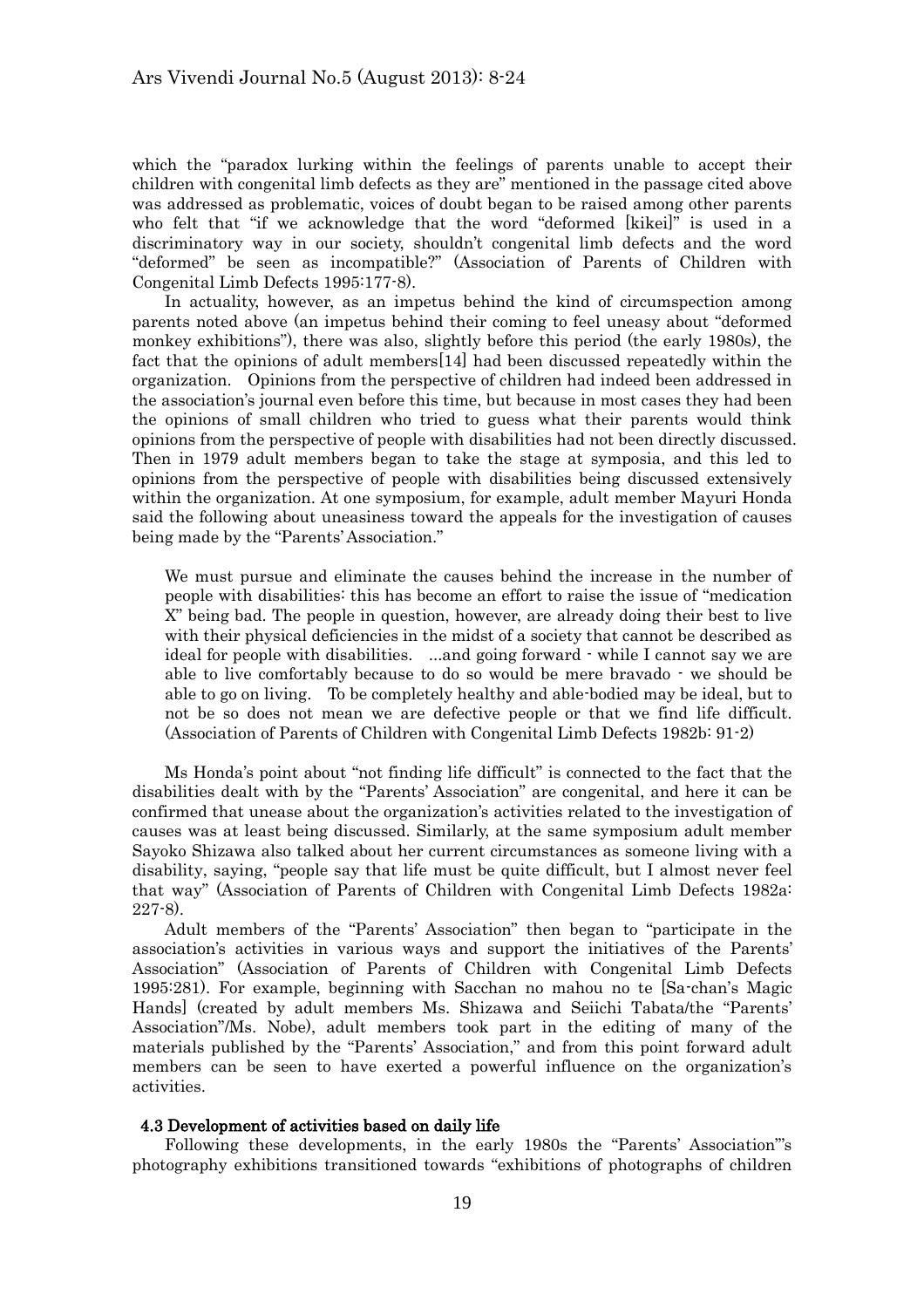with limb defects and the bodies with which they were born (exhibitions of photos of children only)" and in the late 1980s the titles and contents of these exhibitions reflected a further shift towards "friends full of life photography exhibitions (exhibitions of photographs emphasizing images of children who are smiling and full of energy)." Instead of the "photographs of sick children portrayed as the victims of environmental pollution and society's development" designed to "make viewers feel pity," exhibitions of photographs of lively looking children began to be held that focused on their everyday lives and gave viewers the impression of "looking at pictures of their friends" (Association of Parents of Children with Congenital Limb Defects 1995:179).

 In addition, the symposia that had been held on an ongoing basis up until that time began to be held as "children's symposia" at which children played a prominent role rather than as venues to appeal for the investigation of the causes of disabilities. At "children's symposia" children took the stage to read compositions they had written and give performances using modified musical instruments. For example, at a "children's symposium" held at the organization's Saitama branch in 1983, over 250 participants watched "children [talk] about their own thoughts and experiences" at an event entitled "Children beginning to speak about life" (Association of Parents of Children with Congenital Limb Defects 1995:188). These "children's symposia" became an opportunity for parents to pay attention to the frank and honest voices of their children that were not normally heard at home (Association of Parents of Children with Congenital Limb Defects 1995:189).

 On another front, from the late 1980s onwards various publications such as Boku no te, o chawan taipu ya [My hands are chawan (bowl) type] (1984) and Inochi hazumu nakamatachi [Friends full of life] (1989), began to be released by the "Parents' Association." These publications were texts that "presented an image of the everyday lives of parents and children through their memoirs and essays and through the documenting of various things children said as they were growing up" (Association of Parents of Children with Congenital Limb Defects 1984:134), and portrayed "[children] living with their families in the midst of ordinary local society as a completely normal way of life" (Association of Parents of Children with Congenital Limb Defects 1989b: 106). Beginning with accounts of personal experiences from the collected writings published regularly by local branches, many children became involved in volunteer activities, and records of activities such as a ski camp opened as "a place for children to grow" (Association of Parents of Children with Congenital Limb Defects 1995:146) were assembled.

 In parallel to these activities based on the everyday lives of parents and children, activities aimed at raising issues concerning genes and eugenics were also undertaken. Specifically, these activities involved speaking out against the view that "children with disabilities should not be born" and "families with disabled children are unhappy." For example, one parent of a child with a hereditary disability questioned the movement attempting to stop the birth of children with disabilities through the promotion of secondary preventative measures, saying, "why am I strange for intentionally giving birth to a child with a disability? ...[our family] is a very normal, happy family. Who gets to decide whether this kind of happy family is right or wrong?" (Association of Parents of Children with Congenital Limb Defects 1995: 265-6). And from the 1980s onwards various symposia addressing issues of heredity and eugenics have also been held in addition to the "children's symposia" mentioned above. "To raise [these children] is to experience their charm and the enjoyment of living together with them, and this state of affairs is not at all "unhappy" (Association of Parents of Children with Congenital Limb Defects 1989a: 90). Based on their own experiences of daily life, these parents are demonstrating that "life with a disabled child is not unhappy."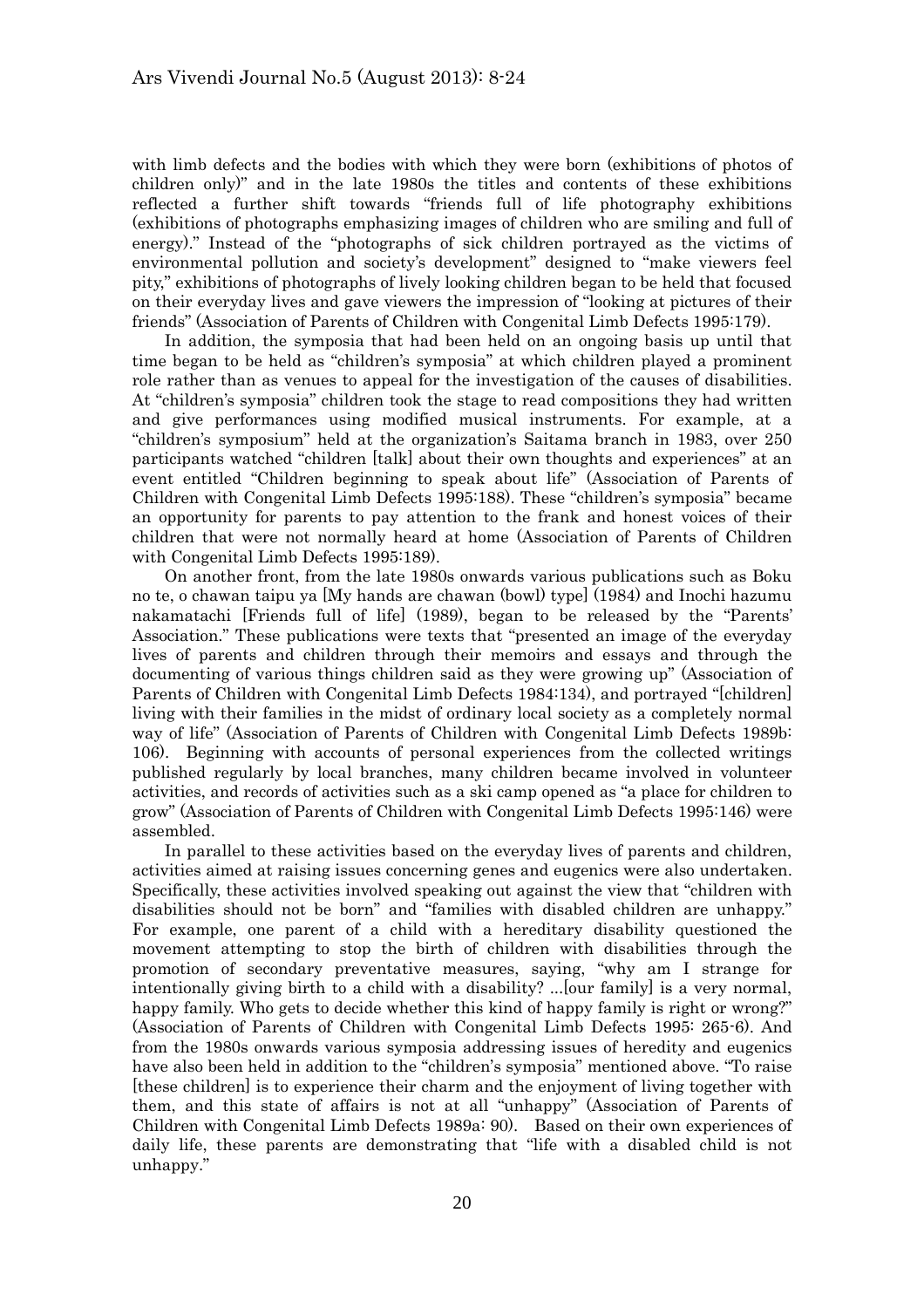# **5 Conclusion**

 In this paper I have examined the development of the activism engaged in by the "Parents' Association" and clarified the ways in which the assertions made by this organization have been transformed.

 Looked at from the perspective of the activism developed in the 1980s, the push for the investigation of causes in the 1970s can be seen as a movement based on a conflation of the points of view of parents and children. For example, in the 1970s, as is indicated by statements such as "we must investigate causes for the sake of the children" and "it is clearly the duty of parents to view congenital limb defects as 'damage'....and to bring their causes to light" (Association of Parents of Children with Congenital Limb Defects 1989a: 90), parents positioned themselves as victims' family members and were not sufficiently aware of the differences in perspective between parents and children within families.

 The fact that from the 1980s onwards the "Parents' Association"'s activism has developed as a movement recognizing the differences in perspective between parents and children can also be confirmed by looking at the transformation of the view of disabilities held by these parents. Up until that time they had pursued the investigation of causes based on the assumption that "disabilities are something children would be better off without, something that should not exist," but from the 1980s onwards, in contrast to this view, by adopting the perspective of the children themselves they have come to accept the bodies of children living with disabilities as they are. By showing society the daily lives of these children just as they are, these parents are asserting that "life with a child who has a disability is not unhappy."

#### **Notes**

[1] The "Parents' Association" is known to many people today through Sacchan no mahou no te [Sa-chan's Magic Hands], a picture book that has sold over 700,000 copies. Approximately 1,400 families, mainly of children with congenital limb defects, belong to this organization. Beginning with Ms Nobe, for this paper I conducted interviews between August and November of 2004 with individuals who have been active in the organization since its founding in the 1970s (the Nara branch's Keiya Nishimura, the Nagano branch's Ichiro Nebashi, and the Ibaraki branch's Kazue Sato). I also received assistance in obtaining documents from the organization's administrative staff. I would like to express my gratitude to all of these individuals.

[2] I have already discussed the movement to expand institutions during the period of rapid economic growth and the activities of the "National Association for Children (Persons) with Severe Physical and Intellectual Disabilities" in a separate paper (Hori 2006). The movement of parents of children with severe disabilities, as can be seen from ideas proposed by the "National Association for Children (Persons) with Severe Physical and Intellectual Disabilities" such as "the National Association's three principles" and "parents' charter," was developed while consistently impressing upon its members the need to "ready oneself as a parent." This movement has had a direct influence on various implemented policies, including, for example, the 1967 revision of the Child Welfare Act.

[3] Concerning petitions for clemency pursued by those on the parents' side before that time, see, for example, the journal of the "National Association for Children (Persons) with Severe Physical and Intellectual Disabilities" Ryoshin no tsudoi [Parents'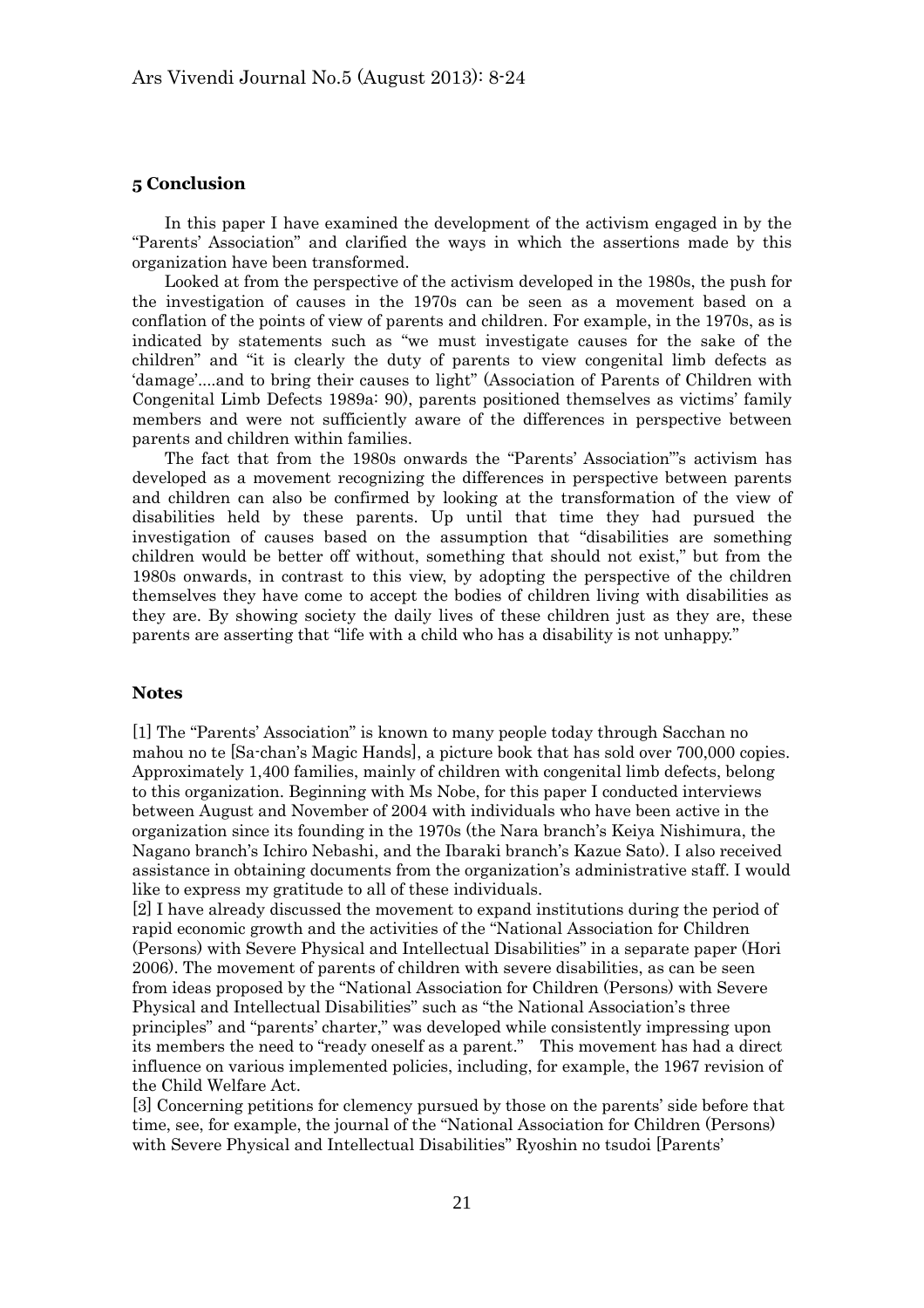gathering] Tokushu -- atotatanu kono higeki [Special feature -- This tragedy without end] (September, 1967 Issue).

[4] Information from an interview with Akiko Nobe conducted on September 17th,2004. [5] Information from an interview with Keiya Nishimura conducted on November 5th, 2004.

[6] Dr Kida is an advisor to the "Parents' Association" and specialist in clinical teratology. He was involved in Thalidomide trials as a member of the Thalidomide recognition committee, and later continued to be active as a medical advisor to the "Ishizue" Thalidomide welfare center.

[7] For example, in data gathered in March of 1978 as part of a "Parents' Association" study, 53 out of 181 mothers surveyed were found to be using hormone drugs. This fact was later reported in major newspapers (see, for example, Naze sentenijoji ni? Haha no 3 wari horumonzai fukuyou -- oya no kai jittaichosa [Why [did they become] children with congenital defects? 30% of mothers take hormone drugs  $-$  a study by the "Parents" Association"] (Sankei Shinbun May 5th, 1976 morning edition).

[8] November 1st, 2004. From Kazue Sato based on data she had gathered/produced herself. This "request document" preceded the inception of the "monitoring group" in 1979 (discussed later in this paper) and therefore comes close to fully encompassing the demands being made of the state/ministry of health in the 1970s before the ensuing changes in the assertions of the "Parents' Association."

[9] Information from an interview with Ichiro Nebashi conducted on November 19th, 2004. After consulting with the person in question, and in consideration of the unique nature of hereditary issues, in this case only I have used a pseudonym to avoid disclosing the respondent's identity.

[10] Looking at the development of the "Parents' Association" movement in its entirety, it may indeed be possible to point to this movement as one possessing the typical characteristics of a new social movement described by "new social movement theory." But the essential interest of new social movement theory, as represented by leaders in this field such as Alain Touraine and Jurgen Habermas, has been to place new social movements in a historical structural context (late capitalism) and understand the meaning of their formation, and as such this approach can be seen as having a macroscopic understanding of the era as its focus.

[11] January 14th 2006. Oral statement by Ms. Nobe based on the minutes of discussions with the "National Green Grass Association."

[12] Watabe's statement was published as an essay entitled Shinseina gimu [Sacred duty] in the "Kogo Zokkai [Lay interpretations of classical language]" column in Shukan bunshun [Weekly Bunshun] (October 2nd, 1980 Issue). In this essay he referred to the high medical costs incurred by Akahito Oonishi as a result of his hemophilia and asserted that there is a "sacred duty" to avoid giving birth to people with hereditary disabilities.

[13] As is indicated by the "Parents' Association"'s founding document, which states that "old customs and prejudices concerning 'congenital defects, i.e. heredity,' remain strongly rooted, particularly in rural areas, and as a result of this children and their families undergo considerable emotional suffering" (Association of Parents of Children with Congenital Limb Defects 1995: 341), up until this time the "Parents' Association" movement had developed without addressing or disapproving of prejudice and discrimination concerning heredity.

[14] While their number has been small, people who are not parents but individuals with disabilities themselves who take part in the organization's activities have existed within the "Parents' Association" since its founding. These individuals continue to be referred to as "adult members" and are treated as full-fledged members of the association.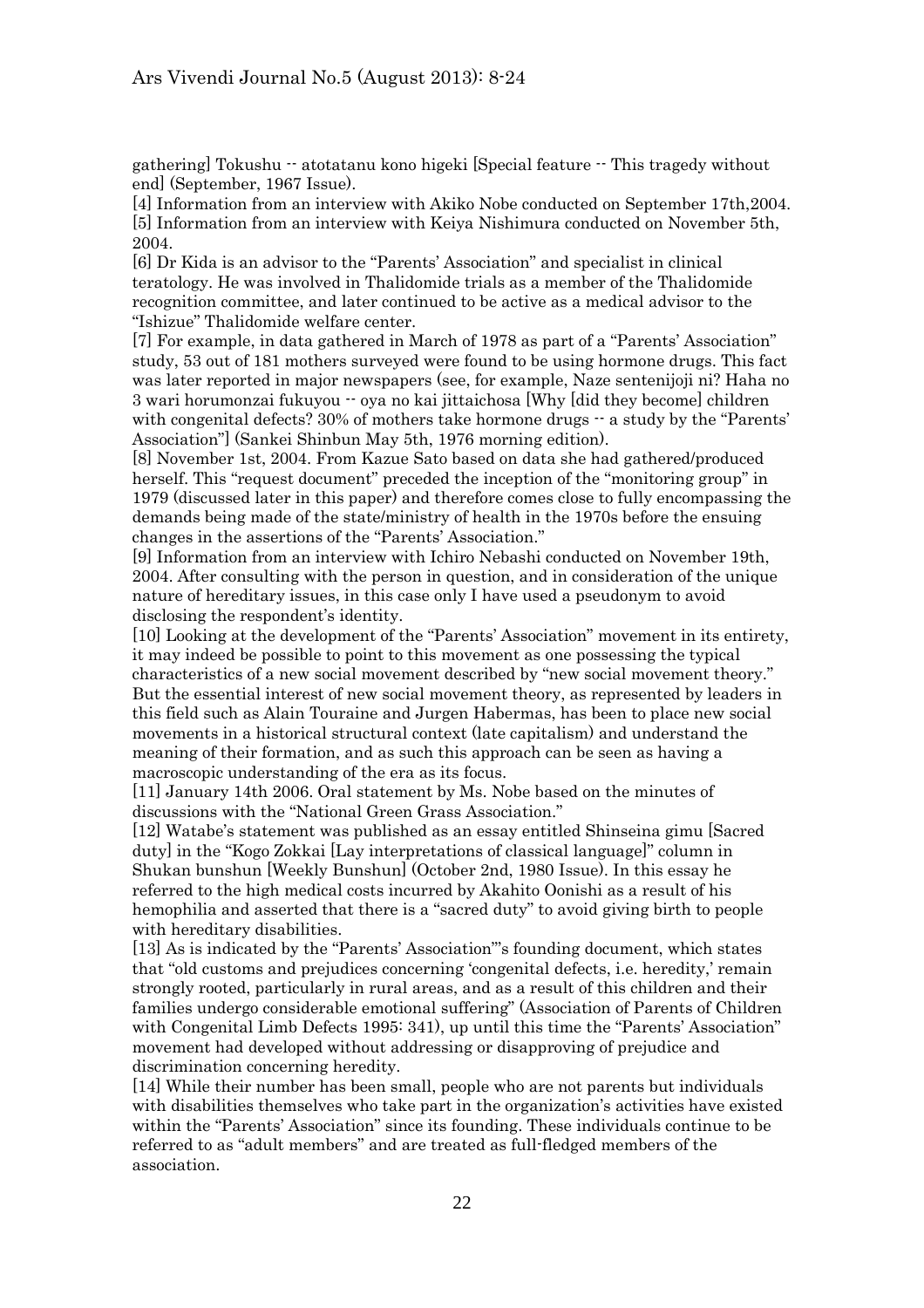## **Bibliography**

- Green Grass Association Kanagawa Alliance , 1970 , " Short Special Feature: Concerning Discussions," Ayumi 11: 2-7.
- Habermas, Jurgen, 1973, Legitimationsprobleme im Spatkapitalismus, Suhakamp.  $(=1979,$  translation by Hosoya, Sadao, *Legitimation crisis*, Iwanami Shoten.)
- Hori, Tomohisa,2006,"Lobbying Movements by Parents of Children with Severe Motor and Intellectual Disabilities during High Economic Growth and their Background," Japanese Journal of Social Welfare, Japanese Society for the Study of Social Welfare, 47(2): 31-44 .
- Ishikawa, Jun, 1995, "Birth of a new sense of parenthood among parents of children with disabilities," Inoue, Mariko & Omura, Hideaki eds., The Rediscovery of Familism, Sekai Shisosha: 25-59.
- Kajita, Takamichi, 1991, "Post-war Japanese Social Movements: focusing on the "development state" and "Japanese qualities"," Society for the Study of Social Movement Theory eds., Towards the Unification of Social Movement Theory – Theory and Analysis, Seibundo: 179-201
- Kasuga, Kisuyo, 2001, Sociology of Care Issues, Iwanami Shoten: 77-114.
- Matsubara, Yoko,2000,"Japan: The Sterilization Law Called Known as the "Postwar Eugenic Protection Act"," Yonemoto, Shohei ; Matsubara, Yoko ;Nudeshima, Jiro & Ichinokawa, Yasutaka, *Eugenics and Human Society*, Kodansha: 170-236.
- Nitagai, Kamon, 1976, "Development Policy = Planning and Residents' Movements: Issues Raised by Residents' Movements," Matsubara, Haruo & Nitagai, Kamon eds., The Logic of Residents' Movements, Gakuyo Shobo: 201-45.
- Nobe, Akiko , 2000 , " The Lives with Disabilities Movement," Kurihara, Akira ;Komori, Yoichi ; Sato, Manabu & Yoshimi, Shunya eds., Talking: Disseminating Knowledge Across Borders 2, The University of Tokyo Press : 105-29.
- Okahara, Masayuki,1990,"Love as an Social System: On Liberation from the Family," Asaka, Junko ; Onaka, Fumiya ; Okahara, Masayuki & Tateiwa, Shinya, Ars Vivendi: Sociology of Disabled People Who Have Left Homes or Institutions, Fujiwara Shoten : 75-100.
- Association of Parents of Children with Congenital Limb Defects, 1975, Untitled, Association Report 1.
- —, 1978, *Congenital Anomaly Issues*, Association Report 3.
- ――――,1982a,Symposium on Congenital Anomaly I: A Warning to Humanity, Hihyosha.
	- ――――,1982b,Symposium on Congenital Anomaly II: Questioning Life, Hihyosha.
- $\frac{1}{1984}$ ,  $\frac{1}{1984}$ ,  $\frac{1}{244}$  hands are chawan (bowl) type: Children with Congenital Anomalies, Sanseido.
- $-$ , 1989a, Concerning the Investigation of the Causes of Congenital Anomalies: Life's Today/Tomorrow, Association Report 5.
- —, 1989b, Friends full of life, Shonensha.
- ――――,1993,The Parents' Association and Recorders: What is a Recorder to a Child with Disabilities Affecting Their Hands?, Association Report 6.
	- ――――,1995,Twenty Years of the Parents' Association, Association Report 7.
- Touraine, Alain, 1978, La voix et la regard, Paris: Seuil.  $(=1983,$  translation by Kajita, Takamichi, The Voice and the Eye: An Analysis of Social Movements,